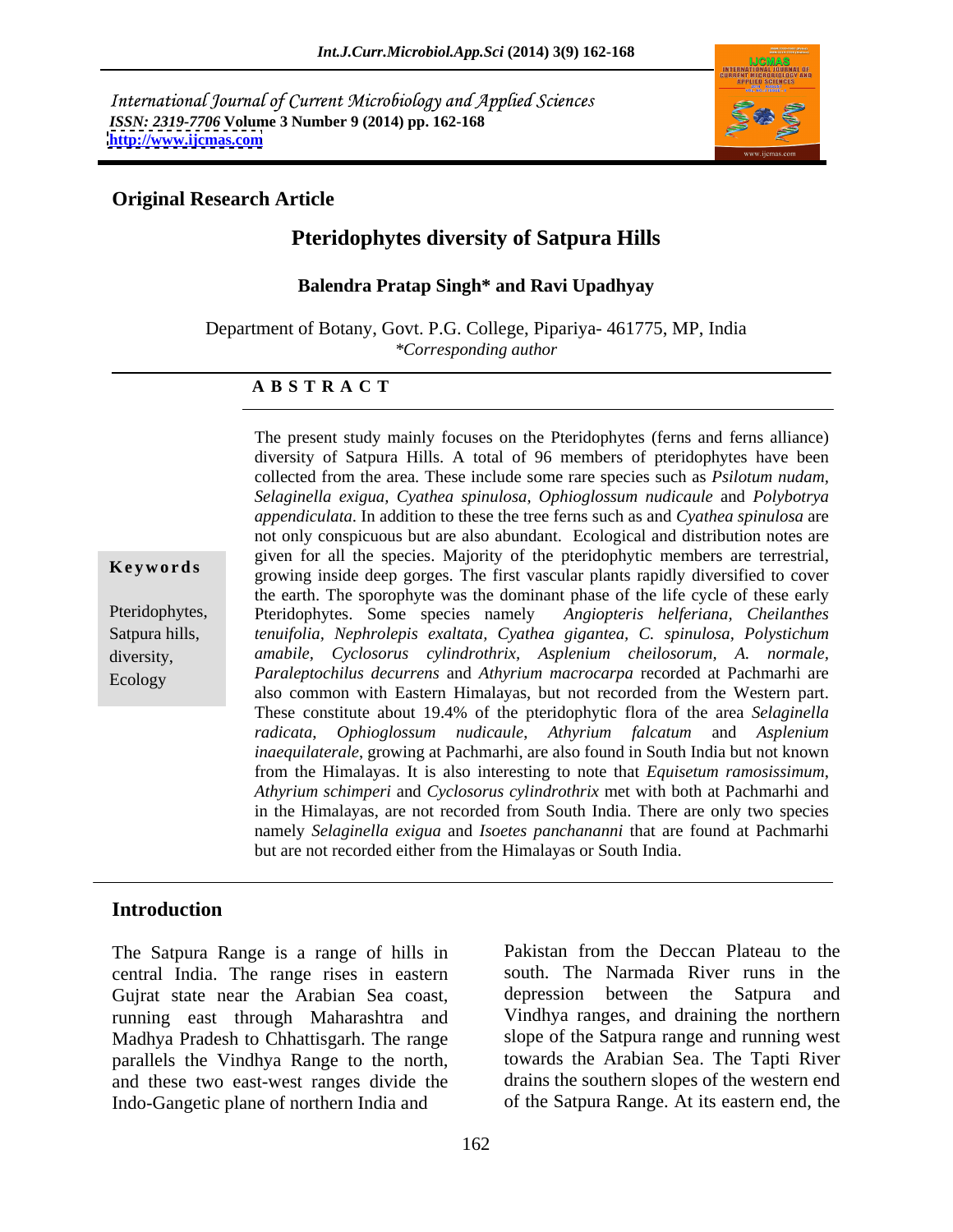Satpura range meets the hills of the Chota The Satpura hills, a composite of Satpura of such plants. This place has one of the

The name 'pteridophytes' were derived from Satpura hills to be biological richest territory the Greek words, 'pteron' denoting feather and *phyta* plant, due to feather like leaves. The Pachmarhi Biosphere Reserve The ferns and fern allies together from the composed of three districts Hoshangabad, pteridophytes; the fern are considered as Betul and Chindwara invariably provide primitive in the characterized by the auspicious distinct climatic conditions for circinate vernation the spore bearing frequent and continuous growth of plant structure, usually many, aggregated to from distinct, superficial or marginal sorus on the lower surface of sporophylls and usually A total of 96 taxa of pteridophytes with well-developed and copiously veinated belonging to 32 families have been found leaves. The internal structure of rhizome, the from Satpura Hills (Figure-1). During the vescular cylinder is characterized by present study the most dominant families are presence of leaf gaps. Their leaves are Thelypteridaceae, Polypodiaceae, usually microphyllous and not well-

# **Materials and Methods**

The present study is the outcome of the one years of critical field survey in the different parts of Satpura hills in various seasons. Ethnobotanical and ecological information was gathered from the local and tribal people. All the specimens were collected in duplicate forms and they were deposited in the Herbarium of Botany department of (Figure-2) Actiniopteris, Ampelopteris, Botany, government Narmada post graduate *Angiopteris*, *Arachinodes*, *Arachinodes*, *Arachinodes*, *Arachinodes*, *Arachinodes*, *Arachinodes*, *Arachinodes*, *Arachinodes*, *Arachinodes*, *Arachinodes*, *Arachinodes*, college, Hoshangabad, (MP) Descriptions of species and identification were done with *Dicranopteris*, *Diplazium*, *Gymnopteris*, the help of literature given by Beddome, Hypodematium, Lepisorus, Leucostegia, R.H. (1973 and 1983) Khullar, S.P. (1994 *Lindsaea*, *Lygodium*, *Marsilea*, and 2000), Khullar *et al*. 1991 and Pande *Microsorium, Osmunda, Paraleptochilus,*

The Satpura hills lying between 20°10' to 22°50'N latitude and 77°45'to 78°56'E longitude constitutes a major component of The pteridophytes are widely use by local

Nagpur plateau. The pteridophytic flora of Mountains ranging from 320-1352 meter Satpura region is very rich, as various altitude pertains 50-230 cm annual rainfall gorges provide ideal habitat for the growth having large deep ravines between two steep richest floras of India the representing the architecture has christened more specific elements of north and south Indian flora. and distinct microclimate which has led the mountains. This unique geographical next to the Himalayas and peninsular India. The Pachmarhi Biosphere Reserve diversity particularly pteridophytes.

veinated. Aspleniaceae, Aspleniaceae, Aspidiaceae and Thelypteridaceae, Pteridaceae, Athyriaceae, Adiantaceae, Aspleniaceae, Aspidiaceae and Nephrolepidaceae and the state of the state of the state of the state of the state of the state of the state of the state of the state of the state of the state of the state of the state of the state of the state of the st

and Pande, 2002. *Pronephrium, Pseudocyclosorus, Psilotum,* Saturar range measons the link of the Choin and the Choin and the Choin and the Choin and the Choin and the Choin and the Choin and the Choin and the Saturn region is very rich, as vertex a dialote percentric elements of A total of 48 genuses belonging to 96 species have been found from Satpura Hills. During the present study the most dominant genus were present *Asplenium, Nephrolepis, Pteris, Adiantum, Athyrium* and *Cheilanthes.*  The maximum percentage variations are 12.5 genuses *Asplenium, Nephrolepis, Pteris* and minimum percentage variations are 2.08 (Figure-2) *Actiniopteris, Ampelopteris, Angiopteris, Arachinodes, Araiostegia, Azolla, Bolbitis, Ceratopteris, Davallia, Dicranopteris, Diplazium, Gymnopteris, Hypodematium, Lepisorus, Leucostegia, Lindsaea, Lygodium, Marsilea, Salvinia, Sphaerostephanos, Sphenomeris*  and *Trigonospora.*

people of the Satpura Hills such as Styptic,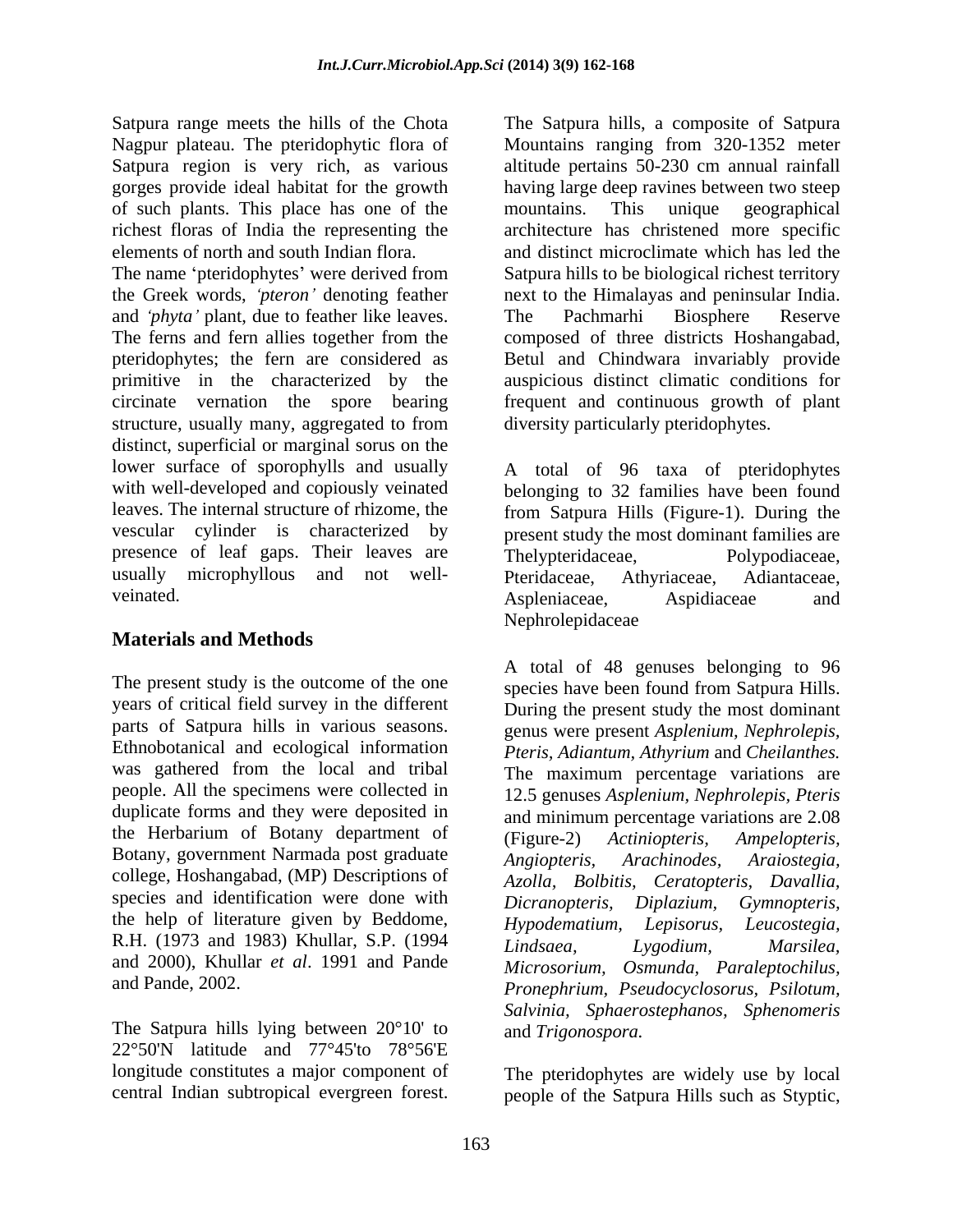Anthelmintic, Bronchitis, Gynecological, to thirty two families of pteridophytes in Tuberculosis, Cough, Diabetes, good health, Chicken pox, Internal burning, Fever, skin 96 species in Satpura hills *Isoetes* diseases, Asthma, Dysentery, Sterility, *panchananai* Pant & Srivastava, *Psilotum*  Leprosy, Tatttoo, Hair Falling, Tonic, *nudum* (L.), *Ophioglosum nudicaule* L., Expectorant, Astringent, Emetic, Diuretic, *Leptochilus lanceolatus* Fee., *Selaginella*  Scorpion Bite, Vegetable curry, Indigestion, *jainii* Dixit.*, Cyathea balakrishnanii* (Dixit treatment hair loss of the cattle caused either et Tripathi), *Cyathea gigantea* (Wall. ex due to infection or injury Enlargement of Hook.), and *Cyathea spinulosa* (Wall. ex spleen in continuance of urine, Calculus, Hook.) are endemic. During study I have Jaundice, Malaria, colds, Gonorrhoea, reported one new species *Leptochilus*  Leucorrhoea, Anthelminic, Poultry feed, *lanceolatus* Fee Upadhyay and Singh (2010) rhizome Typhoid, Vulnerary, Antiseptic, Urine problems, Epilepsy, General tonic, Gout rheumatism, Spermatorrhea, Hair tonic, sudorific, aphrodisiac white India, Clarke (1880), Beddome (1883) who discharges, sudorific and aphrodisiac, largely emphasized the species composition Antibacterial constipation, Roofs and house of the pteridophytes in northern, southern walls, Aqueous, cushion for cattle shed, and western India respectively. These green vegetables, Snakebite, cuts, Wounds, studies were continued by Hope (1899- Ulcers, Swelling and pains, Bone fracture, 1904), Chatterjee (1940), Chandra (1982), Kidney trouble, Enema, Stomach disorders Chandra and Kaur (1987, 1994), Dixit in children, Rheumatism, Jadu-tona, Locket (1984), Nayar and Kaur (1974), Singh and for avoiding evil spirit, Beri-beri as lotion, Panigrahi (2005) to provide pteridophytic skin eruption, Flatulence, Lung ailments, wealth in different regions of Indian sub- Sprains, Cut wounds, Casbundes, Spastic conditions of leg muscles, in Sedation and contributions *viz*. Graham (1915), Tiwari Insomnia Purgative, healing wound, Wound (1964), Panigrahi and Dixit (1966), and to check bleeding, intestinal Disorders, Stomach ulcer and Acidity, Hair fall, particularly Satpura mountains range of Menstrual disorders, burns as Cooling agent, Pachmarhi Biosphere Reserve could not Burns as cooling agent, Vulnerary, Remedy receive proper attention of pteridologists for for wounds, Old skin disease, Intestinal documentation of pteridophytic wealth. The problems, Rickets, Pyorrhoea, Diarrhea, first effort to enlist the pteridophytic Cuts and Bruises, Hypotonic, Antiviral, diversity in Pachmarhi Biosphere Reserve Antibacterial, Swelling of Joints till it is was made by Bir and Vasudeva (1972, cured, Early Maturation of boils, Irregular 1973) thirty nine years back who chronicled Menstrual cycle, Gonorrhoea, Antibacterial 73 species altogether with fern and fern agent, Toothache, Swelling and sprains, allies. One species Upadhyay and Singh Eczema and Scabies. 82 pteridophytes are (2010), Upadhyay *et al.* (2011), Singh and

In the present study it was seen that Satpura hills observed ninety six species belonging

ethnobotanic useble but 14 are not out of 96. Upadhyay (2010a, 2010b), Singh et al.<br>(2009, 2013) Subsequently, Vasudeva and **Results and Discussion** Bir (1992, 1993a), Vasudeva (1995) listed various Ethno-Botanical uses. Out of these 96 species in Satpura hills *Isoetes*  in central India. The use of some species were found to be similar with some other tribes else were from different places of continent. Except few scattered Dixit (1988, 1989), the Central Indian region Upadhyay (2010a, 2010b), Singh *et al*. (2009, 2013) Subsequently, Vasudeva and 68 species of ferns and 10 species of fern allies from the Pachmarhi Biosphere Reserve on the basis of the collections made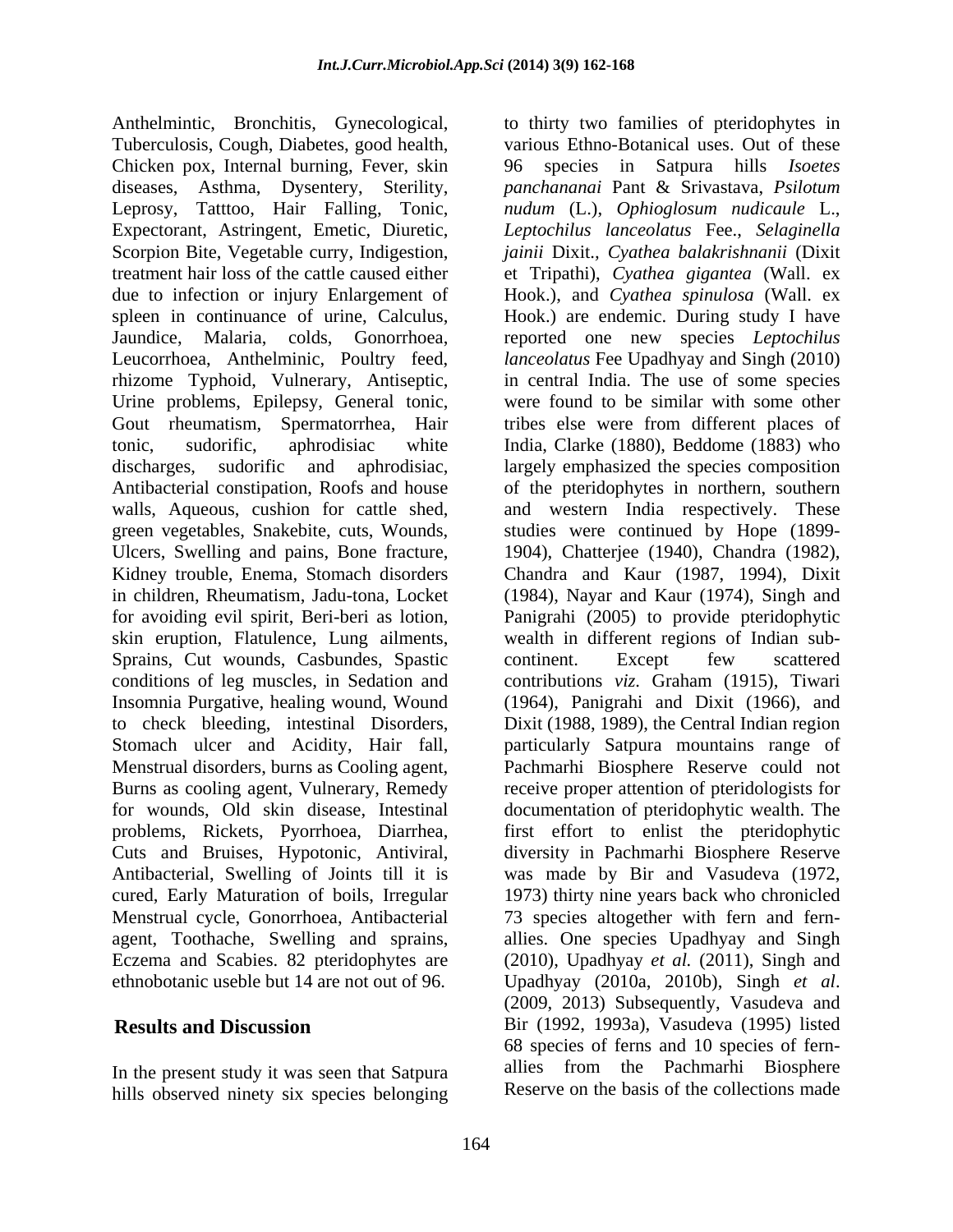during 1969-1978, where they mentioned

Pteridophytes are particularly distributed in the Himalayan and coastal regions. Khullar Pteridophytes from Western Himalaya. medicinal utility and many of them are being used medicinally from ancient time

three species viz. *O. gramineum* Willd., *O*. communities, ethic groups and folklore *nudicaule* L. and *O. reticulatum* L. under the throughout the world are utilizing plant parts genus *Ophioglossum*. like rhizome, stem, fronds, pinnae and (1991, 1994) recorded 356 species of taxonomy, ecology and distribution of Pteridophytes prefer shady, moist habitats time to time but enough attention has not with moderate temperature but also occur been paid towards their medicinal useful throughout a very diverse range of habitats aspects (Dixit, 1975). In the present attempt from high altitude. Like other groups of have been made to explore ethnomedicinally plants, Pteridophytes are also show (Kumar and Kaushik, 1999). The tribal spores in various ways for the treatment of various ailments since ancient time. The numbers of contribution about the Pteridophytes have been published from important Pteridophytes and properly documented their useful aspect.



### **Figure-1**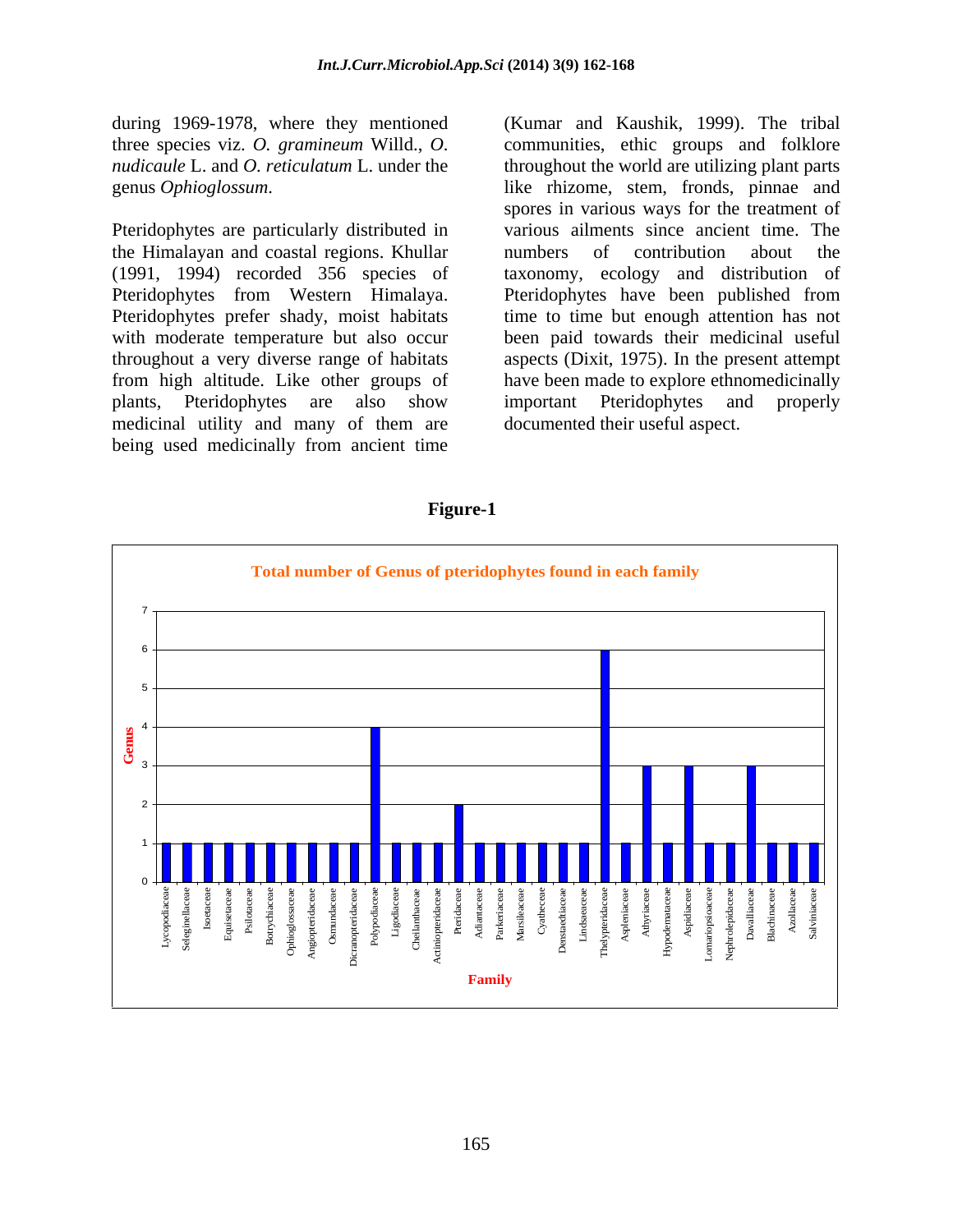**Figure-2**



**Figure-3**



Terrestrial study the most dominant Lithophytes **habitat** were found terrestrial **Epiphytes** and recesive habitat were **Epiphytes/ Terrestrial** Aquatic  $||$  **Epiphyles Refressmal**, 1 **Aquatic/ Terrestrial** Aquatic, Aquatic/Terrestrial, **Epiphytes/Lithophytes** Epiphytes/Lithophytes A total of 96 specieses belonging to 7 habitats have been found from Satpura Hills. During the present Lithophytes, Epiphytes, Epiphytes/ Terrestrial, (Figure-3).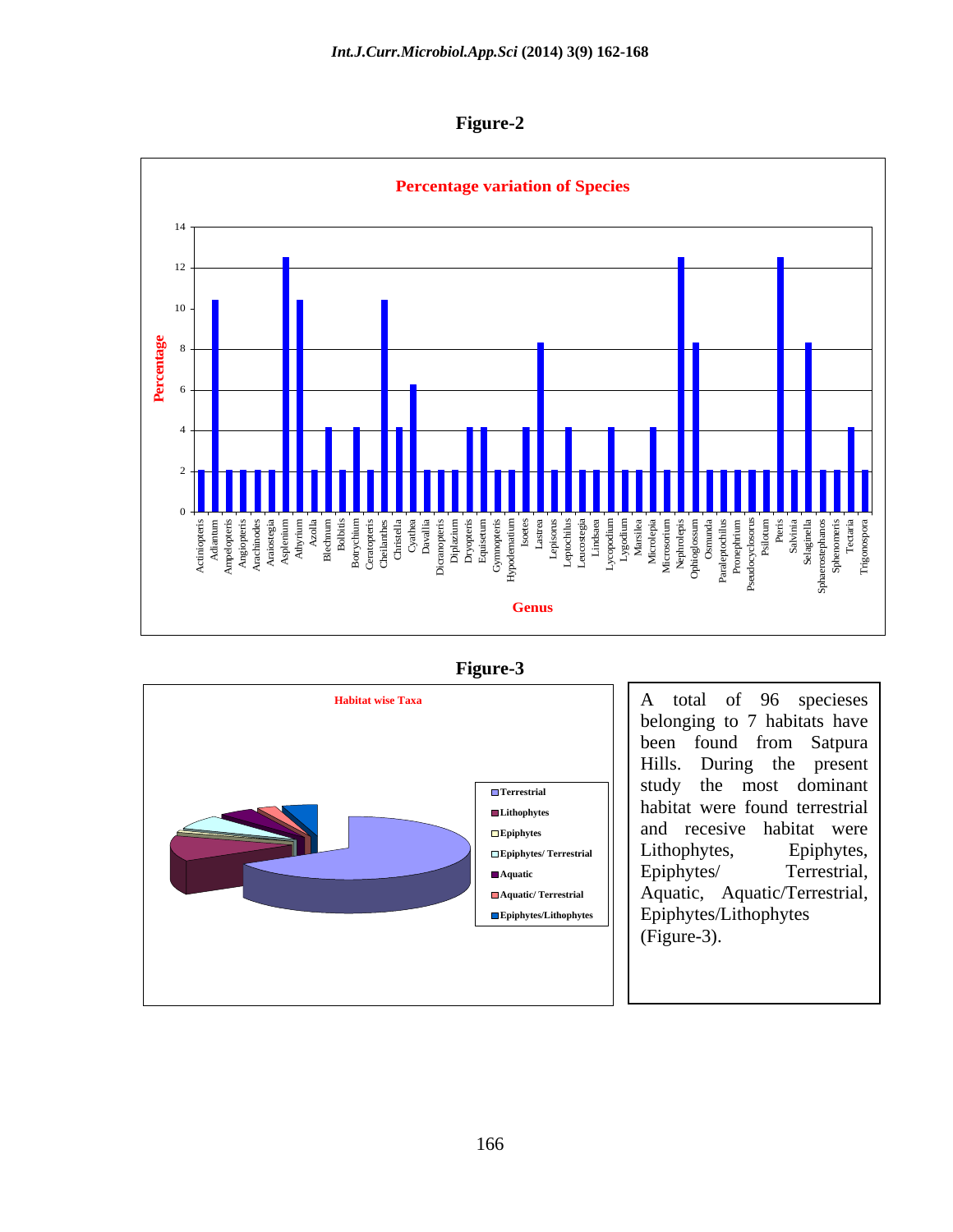- Beddome, R. H. 1873: The Ferns of Southern India. Madras, India.
- Beddome, R. H. 1883: Handbook to the 501. Malay Peninsula. Calcutta, India.
- Bir, S. S. & Vasudeva S. M. 1973: *Hist. Soc.* 12 (2): 315-325 (March Ecological and phyto-geographical observation on the Pteridophytic India). India. *J. Bot. Sci*, **51**: 297-
- Bir, S. S. and S. M. Vasudeva. 1972: Systematic account of Pteridophytes of Pachmarhi Hills, Central India.
- Chandra, S. 1998: Endemic Pteridophytes
- Chandra, S. and S. Kaur. 1987: A (Botrychiaceae to Aspleniaceae).<br>
Nomenclatural Guide to R H International Book Distributors. Nomenclatural Guide to R. H. Internationa<br>
Reddome's Ferns of South India and Dehra Dun. Beddome's Ferns of South India and
- Chandra, S. and S. Kaur. 1994: Nomenclature of Indian Fern. *Indian*
- of Northern India. Transactions of the Linnean Society Series 2: Botany, Vol. 1. London.
- Dixit, R. D. (1984). *A Census of the Indian Pteridophytes.* Botanical Survey of
- Dixit, R. D. 1975: Ferns a much neglected group of medicinal plants. III. J. Res. Indian Med. **10**(2): 74-90.
- Dixit, R. D. 1988: Ecology and Taxonomy National Conference on Botanica, New Delhi. Pteridophytes, NBRI, Abstract. pp.
- Dixit, R. D. 1989: Ecology and Taxonomy *Himalaya Vol. I & Vol. II, Bishen*

**References** of Pteridophytes of Madhya Pradesh. *Indian Fern J.* 6: 140-159.

- Second edition *Bombay. Nat. Hist. Soc.* **233**: 498- Graham, R. J. D. 1915. Notes on ferns collected on Pachmarhi, C.P. J. 501.
- Ferns of British India, Ceylon, and Hope, C. W. (1899-1904). The ferns of flora of Pachmarhi hills (Central 25-36 (April 1900); 13 (2): 236-251 304. 1901); 13 (4): 657-671 (May 1901); Plant Sci. 5:71-86. (Feb. 1903); 15 (1): 67-111 (June North-Western India. *J. Bombay nat. Hist. Soc.* 12 (2): 315-325 (March 1899); 12 (3): 527-538 (July 1899); 12 (4): 621-633 (Nov.1899); 13 (1): (July 1900); 13 (3): 443-461 (Jan. 14 (1): 118-127 (Jan. 1902); 14 (2): 252-266 (May 1902); 14 (3): 458- 480 (Oct. 1902); 14 (4): 720-749 1903); 15 (3): 415-429 (Feb.1904).
- of India. J. Econ. Tax. Bot. 22: 157- Khullar, S. P. 1994. *An Illustrated Fern* 172. *Flora of West Himalaya.* Vol. I. (Botrychiaceae to Aspleniaceae). International Book Distributors, Dehra Dun.
- Ferns of British India. Today  $\&$  Khullar, S. P. 1994, and 2000: An Tomorrow Printers & Publishers. *Illustrated Fern Flora of the West* x/140 pp. ISBN 1-55528-076-5.<br>
dra. S. and S. Kaur. 1994: (2000), International Book Khullar, S. P. 1994, and 2000: *An Illustrated Fern Flora of the West Himalaya*. Vol. I (1994) & Vol. II (2000), International Book Distributors, Dehra Dun.
- *Fern J*.l 11: 7-11. Khullar, S. P., Pangtey, Y. P. S., Samant, Clarke, C. B. 1880: A Review of the Ferns S. S., Rawal, R. S., and Singh, S. S., Rawal, R. S., and Singh, Paramjeet. 1991: Ferns of Nainital. Bishen Singh Mahendra Pal Singh, Dehradun, India.
	- India, Howrah.  $capillus$  veneris Linn. Indian Fern J. Kumar, A. and Kaushik, P. 1999: Antibacterial effect of *Adiantum capillus veneris* Linn. *Indian Fern <sup>J</sup>*. 16: 72-74.
	- of Pteridophytes of Madhya Pradesh. Malay Peninsula. Chronica Nayar, B. K. & S. Kaur 1974. *Companion to R. H. Beddome's Handbook to the Ferns of British India, Ceylon and Malay Peninsula.* Chronica Botanica, New Delhi.
	- 11-12. *Illustrated Fern Flora of Kumaun* Pande, H. C., and Pande, P. C. 2002: *An Himalaya* Vol. I & Vol. II, Bishen